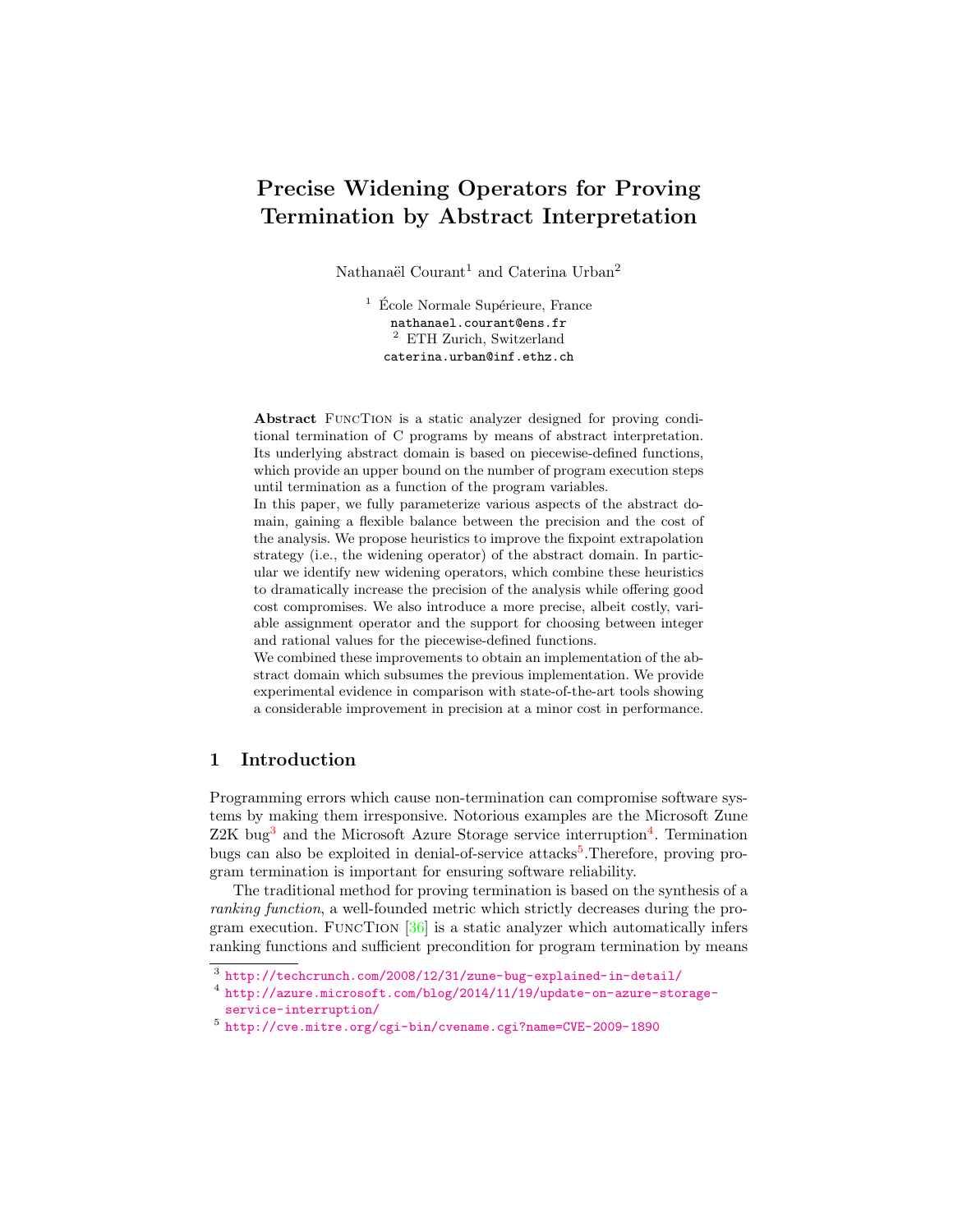of abstract interpretation [\[13\]](#page-15-0). The tool is based on the abstract interpretation framework for termination introduced by Cousot and Cousot [\[14\]](#page-15-1)

The underlying abstract domain of FuncTion is based on piecewise-defined ranking functions [\[40\]](#page-16-1), which provide an upper bound on the number of program execution steps until termination as a function of the program variables. The piecewise-defined functions are represented by decision trees, where the decision nodes are labeled by linear constraints over the program variables, and the leaf nodes are labeled by functions of the program variables.

In this paper, we fully parameterize various aspects of the abstract domain, gaining a flexible balance between the precision and the cost of the analysis. We propose options to tune the representation of the domain and value of the ranking functions manipulated by the abstract domain. In particular, we introduce the support for using rational coefficients for the functions labeling the leaf nodes of the decision trees, all the while strengthening their decrease condition to still ensure termination. We also introduce a variable assignment operator which is very effective for programs with unbounded non-determinism. Finally, we propose heuristics to improve the widening operator of the abstract domain. Specifically, we suggest an heuristic inspired by  $[1]$  to infer new linear constraints to add to a decision tree and two heuristics to infer a value for the leaf nodes on which the ranking function is not yet defined. We identify new widening operators, which combine these heuristics to dramatically increase the precision of the analysis while offering good cost compromises.

We combined these improvements to obtain an implementation of the abstract domain which subsumes the previous implementation. We provide experimental evidence in comparison with state-of-the-art tools [\[34](#page-16-2)[,21,](#page-15-3)[22\]](#page-15-4) showing a considerable improvement in precision at a minor cost in performance.

Outline. Section [2](#page-1-0) offers a glimpse into the theory behind proving termination by abstract interpretation. In Section [3,](#page-2-0) we recall the ranking functions abstract domain and we discuss options to tune the representation of the piecewise-defined functions manipulated by the abstract domain. We suggest new precise widening operators in Section [4.](#page-5-0) Section [5](#page-10-0) presents the result of our experimental evaluation. We discuss related work in Section [6](#page-13-0) and Section [7](#page-14-0) concludes.

# <span id="page-1-0"></span>2 Termination and Ranking Functions

The traditional method for proving program termination dates back to Turing [\[35\]](#page-16-3) and Floyd [\[17\]](#page-15-5). It consists in inferring a ranking function, namely a function from the program states to elements of a well-ordered set whose value decreases during program execution. The best known well-ordered sets are the natural numbers  $\langle \mathbb{N}, \langle \rangle$  and the ordinals  $\langle \mathbb{O}, \langle \rangle$ , and the most obvious ranking function maps each program state to the number of program execution steps until termination, or some well-chosen upper bound on this number.

In [\[14\]](#page-15-1), Cousot and Cousot formalize the notion of a most precise ranking function  $w$  for a program. Intuitively, it is a partial function defined starting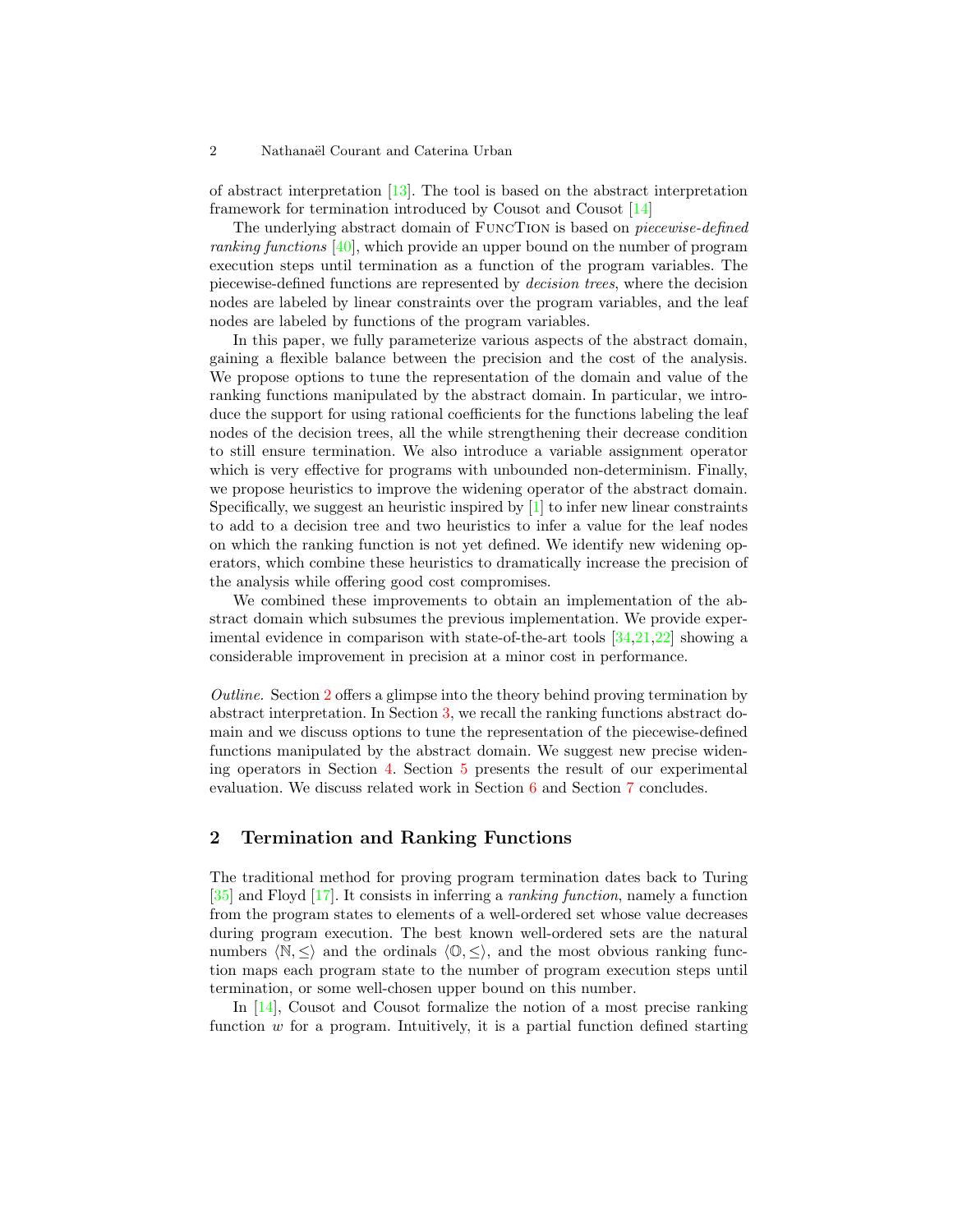from the program final states, where it has value zero, and retracing the program backwards while mapping each program state definitely leading to a final state (i.e., a program state such that all program execution traces to which it belongs are terminating) to an ordinal representing an upper bound on the number of program execution steps remaining to termination. The domain dom(w) of w is the set of states from which the program execution must terminate: all traces branching from a state  $s \in \text{dom}(w)$  terminate in at most  $w(s)$  execution steps, while at least one trace branching from a state  $s \notin \text{dom}(w)$  does not terminate.

Example 1. Let us consider the following execution traces of a given program:



The most precise ranking function for the program is iteratively defined as:



where unlabelled states are outside the domain of the function.

The most precise ranking function w is sound and complete to prove program termination  $[14]$ . However, it is usually not computable. In the following sections we recall and present various improvements on decidable approxima-tions of w [\[40\]](#page-16-1). These *over-approximate* the value of w and *under-approximate* its domain of definition  $dom(w)$ . In this way, we infer sufficient preconditions for program termination: if the approximation is defined on a program state, then all execution traces branching from that state are terminating.

### <span id="page-2-0"></span>3 The Ranking Functions Abstract Domain

We use abstract interpretation  $\begin{bmatrix} 13 \end{bmatrix}$  to approximate the most precise ranking function mentioned in the previous section. In  $[40]$ , to this end, we introduce an abstract domain based on piecewise-defined ranking functions. We recall here (and in the next section) the features of the abstract domain that are relevant for our purposes and introduce various improvements and parameterizations to tune the precision of the abstract domain. We refer to [\[37\]](#page-16-4) for an exhaustive presentation of the original ranking functions abstract domain.

The elements of the abstract domain are piecewise-defined partial functions. Their internal representation is inspired by the space partitioning trees [\[18\]](#page-15-6) developed in the context of 3D computer graphics and the use of decision trees in program analysis and verification  $[3,24]$  $[3,24]$ : the piecewise-defined partial functions are represented by *decision trees*, where the decision nodes are labeled by linear constraints over the program variables, and the leaf nodes are labeled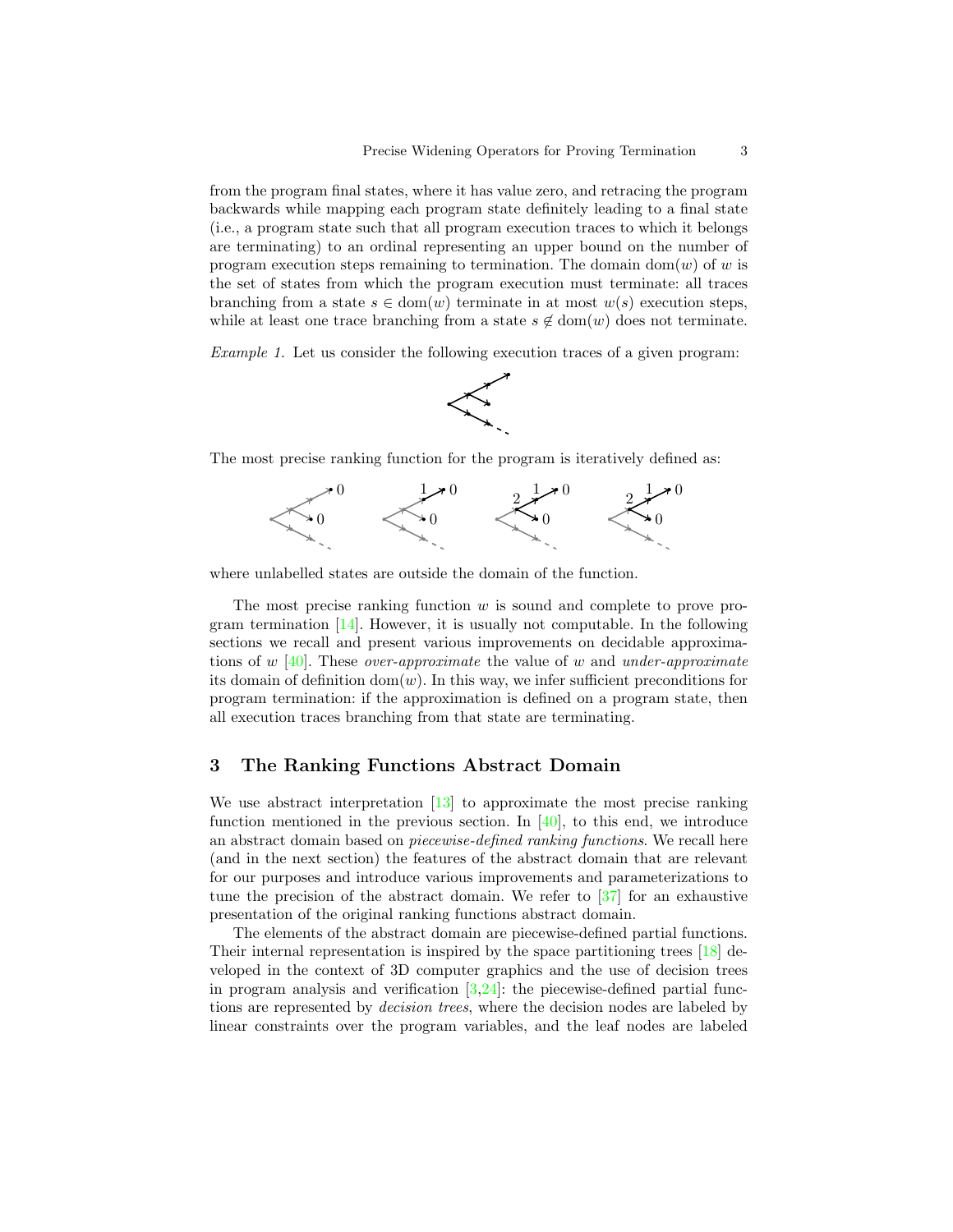<span id="page-3-0"></span>4 Nathana¨el Courant and Caterina Urban

<span id="page-3-1"></span>

Figure 1: Decision tree representation (b) of the piecewise-defined ranking function for a simple C function (a). The linear constraints are satisfied by their left subtree, while their right subtree satisfies their negation. The leaves of the tree represent partial functions the domain of which is determined by the constraints satisfied along the path to the leaf node. The leaf with value  $\perp$  explicitly represents the undefined partition of the partial function.

by functions of the program variables. The decision nodes recursively partition the space of possible values of the program variables and the functions at the leaves provide the corresponding upper bounds on the number of program execution steps until termination. An example of decision tree representation of a piecewise-defined ranking function is shown in Figure [1.](#page-3-0)

The partitioning is dynamic: during the analysis, partitions (resp. decision nodes and constraints) are split (resp. added) by tests, modified by variable assignments and joined (resp. removed) when merging control flows. In order to minimize the cost of the analysis, a widening limits the height of the decision trees and the number of maintained partitions.

The abstract domain is parameterized in various aspects. Figure [2](#page-4-0) offers an overview of the various parameterizations currently available. We discuss here options to tune the representation of the domain and value of the ranking functions manipulated by the abstract domain. The discussion on options to tune the precision of the widening operator is postponed to the next section.

#### <span id="page-3-2"></span>3.1 Domain Representation

The domain of a ranking function represented by a decision tree is partitioned into pieces which are determined by the linear constraints encountered along the paths to the leaves of the tree. The abstract domain supports linear constraints of different expressivity. In the following, we also propose an alternative strategy to modify the linear constraints as a result of a variable assignment. We plan to support non-linear constraints as part of our future work.

Linear Constraints. We rely on existing numerical abstract domains for labeling the decision nodes with the corresponding linear constraints and for manipulating them. In order of expressivity, we support interval [\[12\]](#page-15-8) constraints (i.e., of the form  $\pm x \leq c$ , octagonal [\[30\]](#page-16-6) constraints (i.e., of the form  $\pm x_i \pm x_j \leq c$ ), and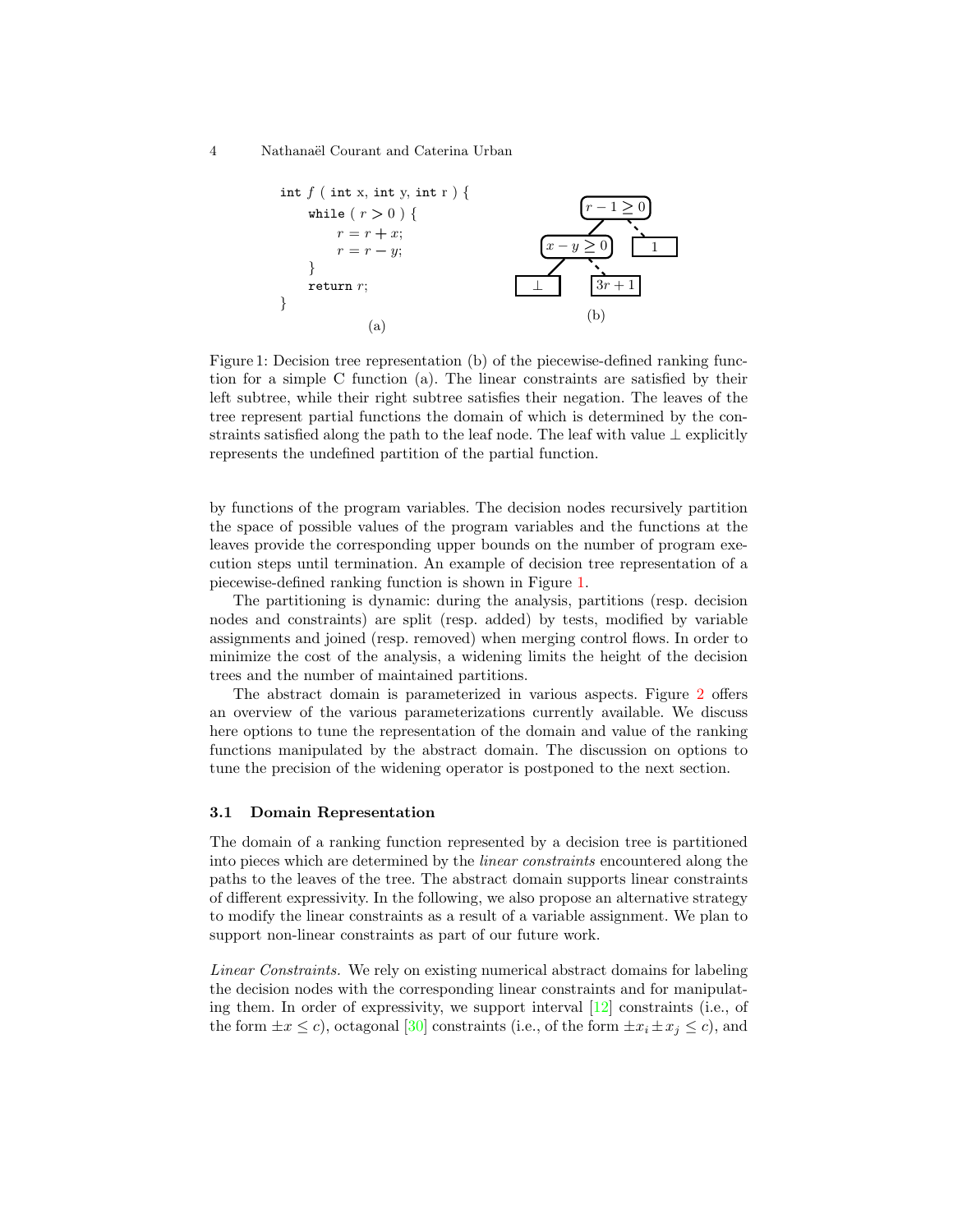<span id="page-4-0"></span>

Figure 2: Overview of the various parameterizations for the components of the ranking function abstract domain. Highlighted with a double border are the components for which new parameterizations are introduced in this paper.

polyhedral [\[15\]](#page-15-9) constraints (i.e., of the form  $c_1 \cdot x_1 + \cdots + c_k \cdot x_k \leq c_{k+1}$ ). As for efficiency, contrary to expectations, octagonal constraints are the costliest labeling in practice. The reason for this lies in how constraints are manipulated as a results of a variable assignment which amplifies known performance drawbacks for octagons [\[19,](#page-15-10)[26\]](#page-16-7). We expand on this shortly.

Assignment Operator. A variable assignment might impact some of the linear constraints within the decision nodes as well as some functions within the leaf nodes. The abstract domain now supports two strategies to modify the decision trees as a result of a variable assignment:

- The default strategy  $[40]$  consists in carrying out a variable assignment independently on each linear constraint labeling a decision node and each function labeling a leaf of the decision tree. This strategy is cheap since it requires a single tree traversal. It is sometimes imprecise as shown in Figure [3.](#page-5-1)
- The new precise strategy consists in carrying out a variable assignment on each partition of a ranking function and then merging the resulting partitions. This strategy is costlier since it requires traversing the initial decision tree to identify the initial partitions, building a decision tree for each resulting partition, and traversing these decision trees to merge them. Note that building a decision tree requires sorting a number of linear constraints possibly higher than the height of the initial decision tree [\[37\]](#page-16-4). However, this strategy is much more precise as shown in Figure [3.](#page-5-1)

Both strategies do not work well with octagonal constraints. It is known that the original algorithms for manipulating octagons do not preserve their sparsity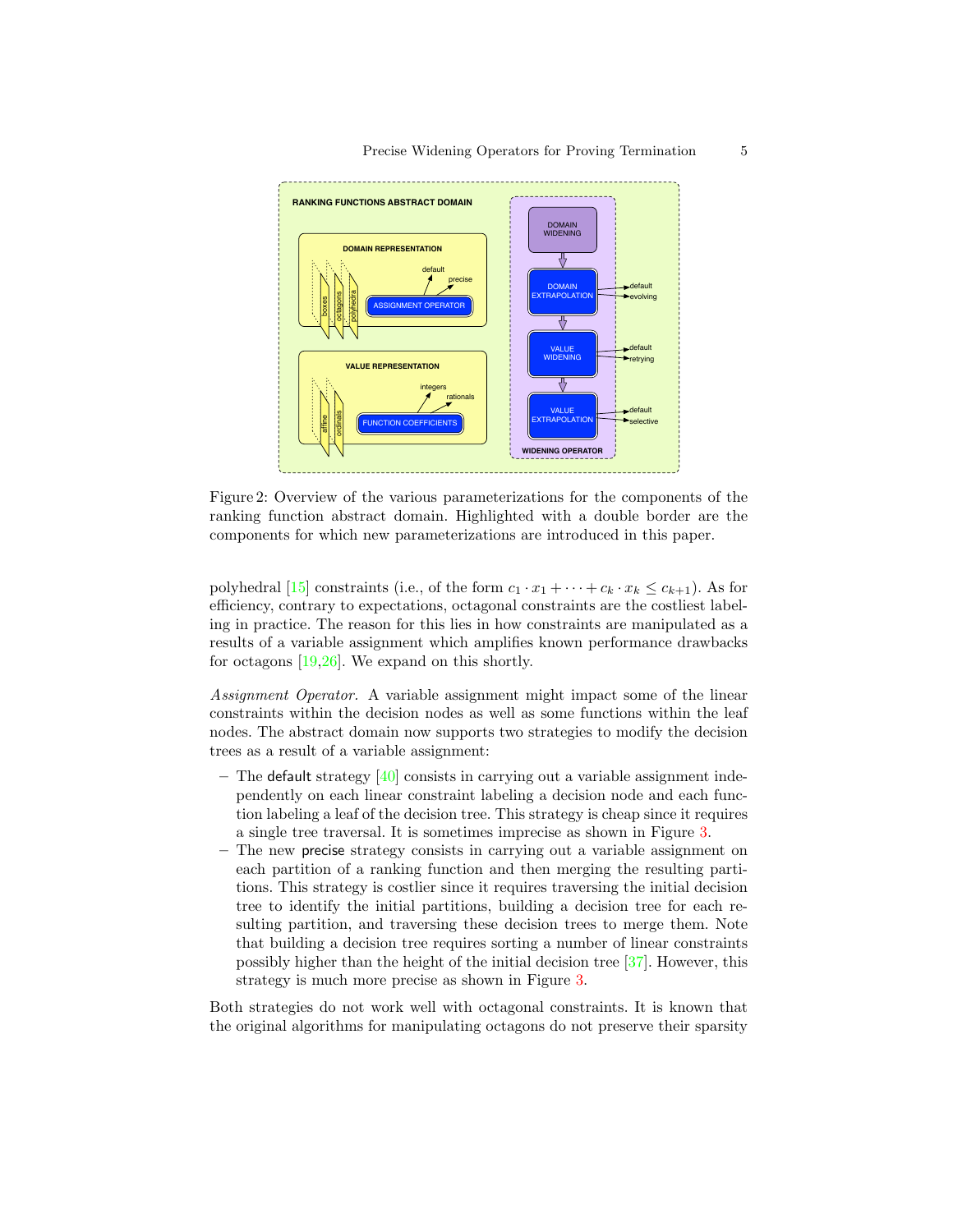<span id="page-5-1"></span>

Figure 3: Impact of the non-deterministic variable assignment  $x = ?$  (which resets the value of  $x$  to a randomly chosen value) on a ranking function (a) using the default assignment strategy (b) and the precise assignment strategy (c). Note that the default assignment strategy loses all information.

[\[19](#page-15-10)[,26\]](#page-16-7). An immediate consequence of this is that a variable assignment on a single octagonal constraints often yields multiple linear constraints. This effect is particularly amplified by the default assignment strategy described above. The precise assignment strategy suffers less from this but the decision trees still tend to grow considerably in size. We plan to support sparsity-preserving algorithms for octagonal constraints as part of our future work.

#### <span id="page-5-2"></span>3.2 Value Representation

The functions used for labeling the leaves of the decision trees are affine functions of the program variables (i.e., of the form  $m_1 \cdot x_1 + \cdots + m_k \cdot x_k + q$ ), plus the special elements  $\perp$  and  $\perp$  which explicitly represent undefined functions (cf. Figure [1b\)](#page-3-1). The element  $\top$  shares the same meaning of  $\bot$  but is only introduced by the widening operator. We expand on this in the next section. More specifically, we support lexicographic affine functions  $(f_k, \ldots, f_1, f_0)$  in the isomorphic form of ordinals  $\omega^k \cdot f_k + \cdots + \omega \cdot f_1 + f_0$  [\[29,](#page-16-8)[39\]](#page-16-9). The maximum degree k of the polynomial is a parameter of the analysis. We leave non-linear functions for future work.

The coefficients of the affine functions are by default integers [\[40\]](#page-16-1) and we now also support rational coefficients. Note that, when using rational coefficients, the functions have to decrease by at least one at each program execution step to ensure termination. Indeed, a decreasing sequence of rational number is not necessarily finite. However, the integer parts of rational-valued functions which decrease by at least one at each program step yield a finite decreasing sequence.

# <span id="page-5-0"></span>4 The Widening Operator on Ranking Functions

The widening operator  $\nabla$  tries to predict a value for the ranking function over the states on which it is not yet defined. Thus, it has more freedom than traditional widening operators, in the sense that it is temporarily allowed to underapproximate the value of the most precise ranking function w (cf. Section [2\)](#page-1-0) or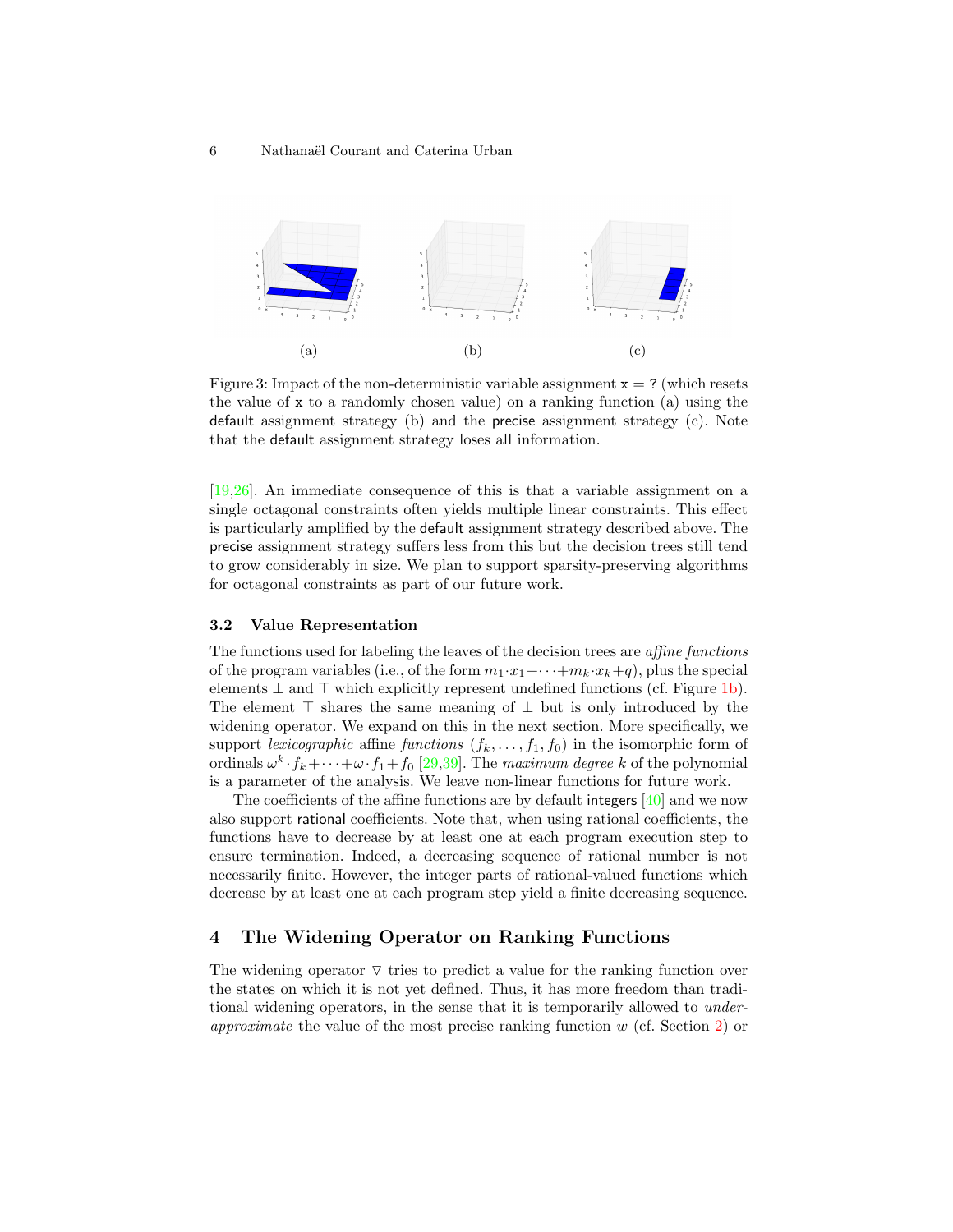<span id="page-6-1"></span>

Figure 4: Example of value extrapolation. The default heuristics increases the slope of the function defined for  $x < 6$  with respect to the value of the function defined in its adjacent partition (i.e., for  $6 \leq x < 11$ ).

*over-approximate* its domain of definition  $dom(w)$ , or both — in contrast with the observation made at the end of Section [2.](#page-1-0) The only requirement is that these discrepancies are resolved before the analysis stabilizes.

In more detail, give two decision trees  $t_1$  and  $t_2$ , the widening operator will go through the following steps to compute  $t_1 \nabla t_2$  [\[40\]](#page-16-1):

- Domain Widening. This step resolves an eventual over-approximation of the domain dom(w) of w following the inclusion of a program state from which a non-terminating program execution is reachable. This discrepancy manifests itself when a leaf in  $t_1$  is labeled by a function and its corresponding leaf in  $t_2$  is labeled by ⊥. The widening operator marks the offending leaf in  $t_2$  with  $\top$  to prevent successive iterates of the analysis from mistakenly including again the same program state into the domain of the ranking function.
- Domain Extrapolation. This step extrapolates the domain of the ranking functions over the states on which it is not yet defined. The default strategy consists in dropping the decision nodes that belong to  $t_2$  but not to  $t_1$  and merging the corresponding subtrees<sup>[6](#page-6-0)</sup>. In this way we might lose information but we ensure convergence by limiting the size of the decision trees.
- Value Widening. This step resolves an eventual under-approximation of the value of w and an eventual over-approximation of the domain dom(w) of w following the inclusion of a non-terminating program state. These discrepancies manifest themselves when the value of a function labeling a leaf in  $t_1$ is smaller than the value of the function labeling the corresponding leaf in  $t<sub>2</sub>$ . In this case, the default strategy consists again in marking the offending leaf in  $t_2$  with  $\top$  to exclude it from the rest of the analysis.
- Value Extrapolation. This step extrapolates the value of the ranking function over the states that have been added to the domain of the ranking function in the last analysis iterate. These states are represented by the leaves in  $t_2$  that are labeled by a function and their corresponding leaves in  $t_1$  are labeled by  $\perp$ . The default heuristic consists in increasing the gradient of the functions

<span id="page-6-0"></span> $6$  We requires the decision nodes belonging to  $t_1$  to be a subset of those belonging to  $t_2$ . This can always be ensured by computing  $t_1 \nabla (t_1 \nabla t_2)$  instead of  $t_1 \nabla t_2$ .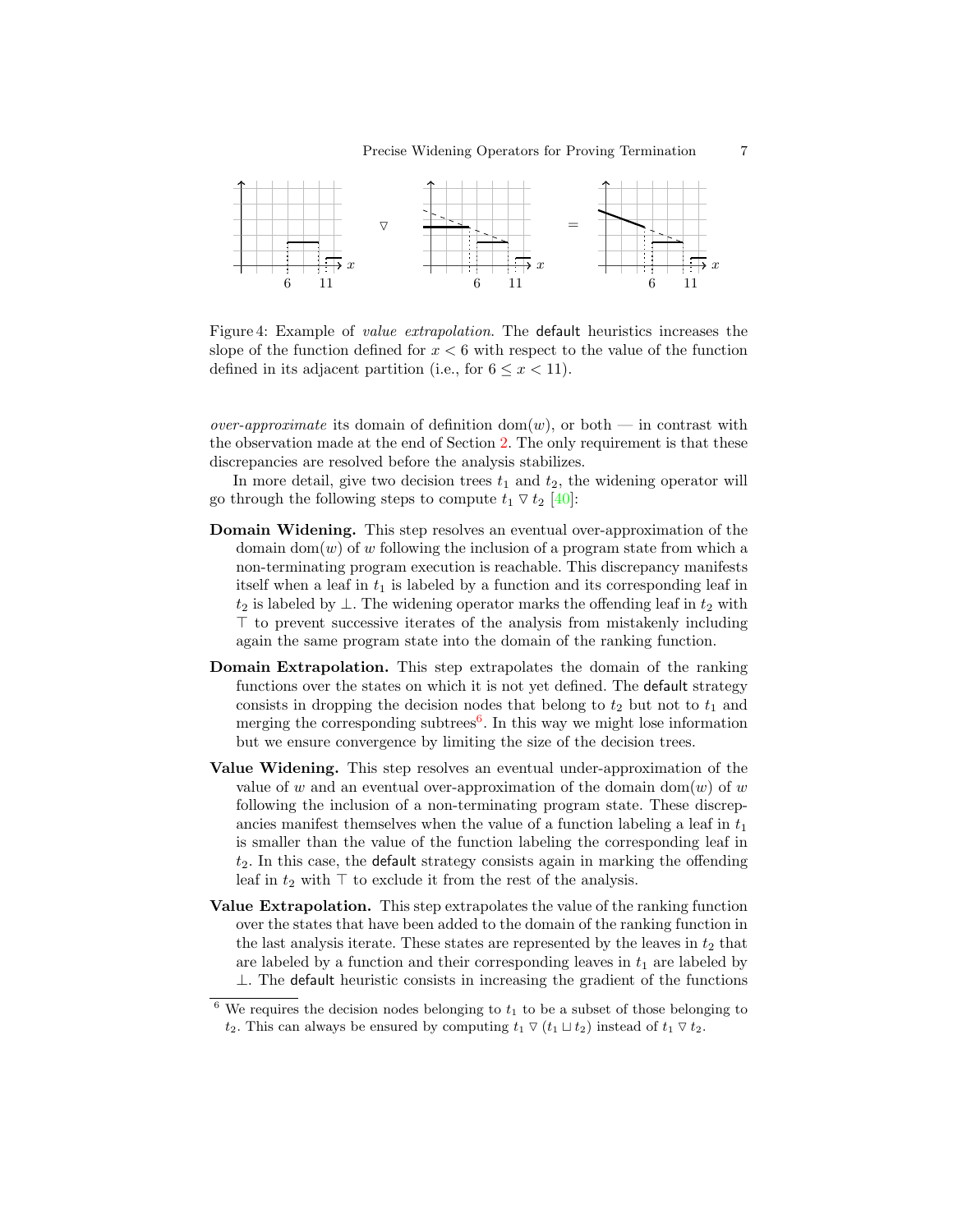<span id="page-7-1"></span><span id="page-7-0"></span>

Figure 5: The ranking function (b) obtained after widening using the evolving strategy on a given ranking function (a). Highlighted in red are the linear constraints inferred by the strategy, which limit the domain extrapolation to the increasingly smaller pieces on which the given ranking function is defined.

with respect to the functions labeling their adjacent leaves in the decision tree. The rationale being that programs often loop over consecutive values of a variable, we use the information available in adjacent partitions of the domain of the ranking function to infer the shape of the ranking function for the current partitions. An example is shown in Figure [4.](#page-6-1)

In the rest of the section, we suggest new heuristics to improve the default strategies used in the last three steps performed by the widening operator. These yield new widening operators which combine these heuristics to dramatically increase the precision of the analysis while offering good cost compromises.

Note that, to improve precision, it is customary to avoid the use of the widening operator for a certain number of analysis iterates. In the following, we refer to this number as delay threshold.

#### <span id="page-7-2"></span>4.1 Domain Extrapolation

The default strategy for the *domain extrapolation* never infers new linear constraints and this hinders proving termination for some programs. In the following, we propose an alternative strategy which limits the number of decision nodes to be dropped during the analysis and labels them with new linear constraints. It is important to carefully choose the new added constraints to avoid slowing down the analysis unnecessarily and to make sure that the analysis still converges.

We suggest here a strategy inspired by the *evolving rays* heuristic presented in [\[1\]](#page-15-2) to improve the widening operator of the polyhedra abstract domain [\[15\]](#page-15-9). The evolving strategy examines each linear constraint  $c_2$  in  $t_2$  (i.e., the decision tree corresponding to the last iterate of the analysis) as if it was generated by *rotation* of a linear constraint  $c_1$  in  $t_1$  (i.e., the decision tree corresponding to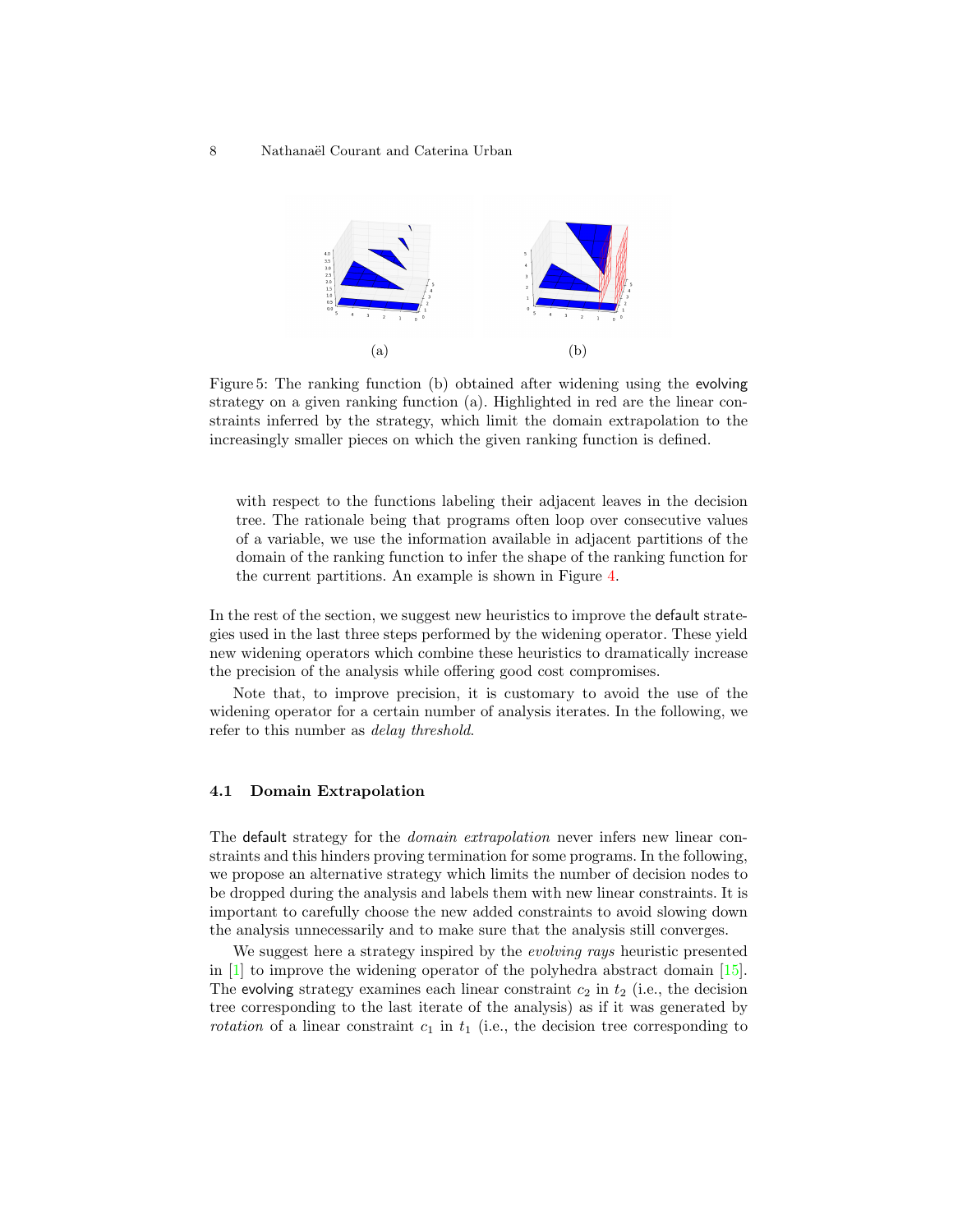the previous iterate of the analysis). This rotation is formalized as follows  $[1]$ :

$$
\text{evolve}(u, v) = w
$$
\n
$$
\text{where } w_i = \begin{cases} 0 & \text{if } \exists j \in \{1, \dots, n\}. (u_i v_j - u_j v_i) u_i u_j < 0 \\ u_i & \text{otherwise} \end{cases}
$$

where u and w are the vectors of coefficients of the linear constraints  $c_2$  in  $t_2$ and  $c_1$  in  $t_1$ , respectively. In particular, evolve sets to zero the components of u that match the direction of rotation. Intuitively, the evolving strategy continues the rotation of  $c_2$  until one or more of the non-null coefficients of  $c_2$  become zero. The new constraint reaches one of the boundaries of the orthant where  $c_2$  lies without trespassing it. This strategy is particularly useful in situations similar to the one depicted in Figure [5a:](#page-7-0) the ranking function is defined over increasingly smaller pieces delimited by different rotations of a linear constraint. In such case, the evolving strategy infers the linear constraints highlighted in red in Figure [5b,](#page-7-1) thus extrapolating the domain of the ranking function up to the boundary of the orthant where the function is defined.

More specifically, the evolving strategy explores each pair of linear constraints on the same path in the decision tree  $t_2$  and modifies them as described above to obtain new constraints. The strategy then discards the less frequently obtained constraints. The relevant frequency is a parameter of the analysis which in the following we call the evolving threshold. In our experience, it is usually a good choice to set the evolving threshold to be equal to the delay threshold of the widening. The remaining constraints are used to substitute the linear constraints that appear in  $t_2$  but not in  $t_1$ , possibly merging the corresponding subtrees.

Note that, by definition, the number of new linear constraints that can be added by the evolving strategy is finite. The strategy then defaults to the default strategy and this guarantees the termination of the analysis.

#### 4.2 Value Widening

The default strategy for the *value widening* marks with  $\top$  the leaves in  $t_2$  (i.e., the decision tree corresponding to the last iterate of the analysis) labeled with a larger value than their corresponding leaves in  $t_1$  (i.e., the decision tree corresponding to the previous iterate of the analysis). This resolves eventual discrepancies in the approximation of the most precise ranking function  $w$  at the cost of losing precision in the analysis. As an example, consider the situation shown in Figure [6:](#page-9-0) Figure [6a](#page-9-1) depicts the most precise ranking function for a program and Figure [6b](#page-9-2) depicts its approximation at the iterate immediately after widening. Note that one partition of the ranking function shown in Figure [6b](#page-9-2) under-approximates the value of the ranking function shown in Figure [6a.](#page-9-1) The default strategy would then label the offending partition with  $\top$ , in essence giving up on trying to predict a value for the ranking function on that partition.

A simple and yet powerful improvement is to maintain the values of the offending leaves in  $t_2$  and continue the analysis. In this way, the analysis can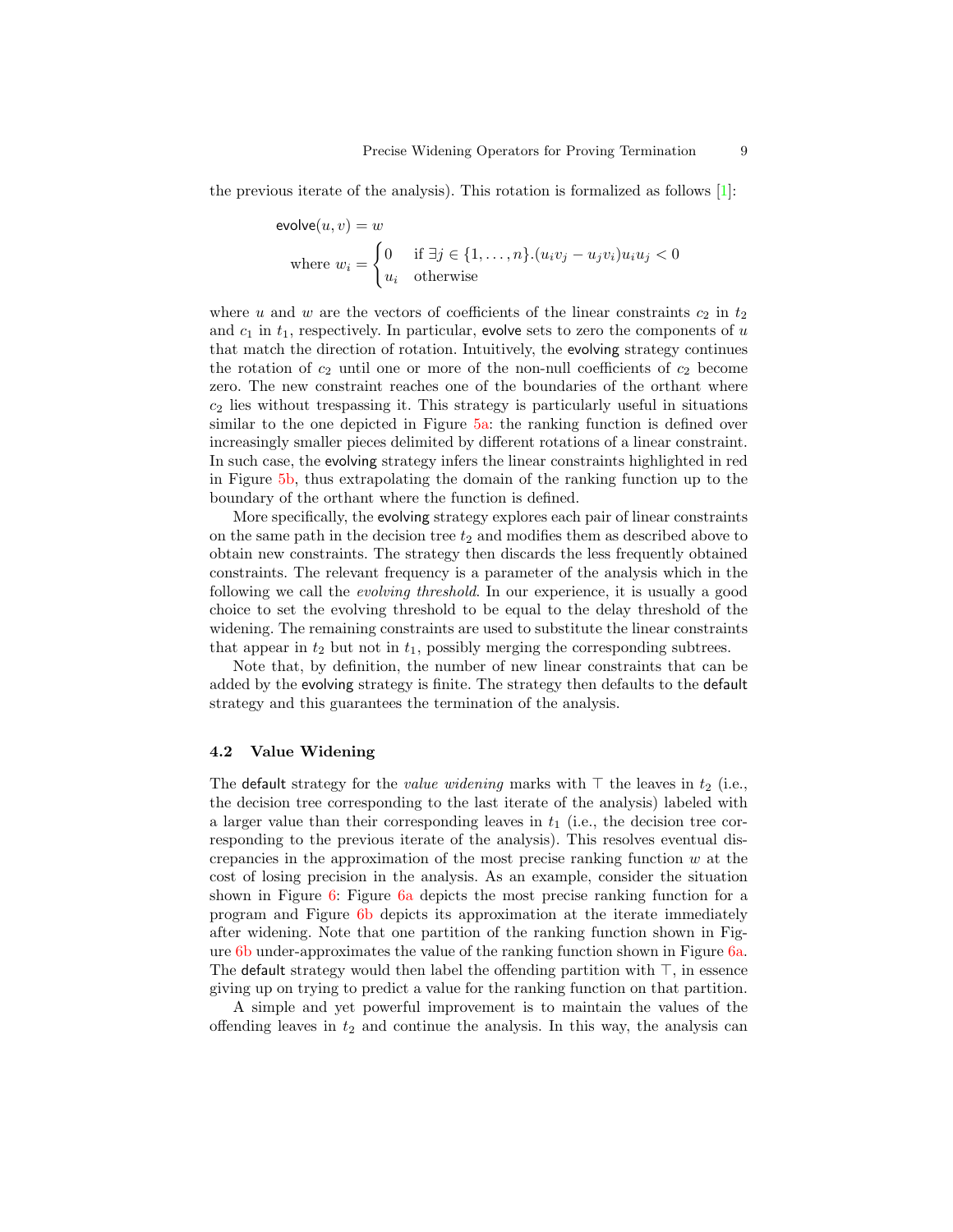<span id="page-9-1"></span><span id="page-9-0"></span>

<span id="page-9-2"></span>Figure 6: The ranking function (c) obtained after widening using the retrying strategy on a given ranking function (b). Note that the given ranking function (b) under-approximates the value of the ranking function shown in (a).

do various attempts at predicting a stable value for the ranking function. Note that using this retrying strategy without caution would cause the analysis to not converge for a number of programs. Instead, we limit the number of attempts to a certain retrying threshold, and then revert to the default strategy.

The retrying strategy for ordinals of the form  $\omega^k \cdot f_k + \cdots + \omega \cdot f_1 + f_0$  (cf. Section [3.2\)](#page-5-2) behaves analogously to the other abstract domain operators for manipulating ordinals [\[39\]](#page-16-9). It works in ascending powers of  $\omega$  carrying to the next higher degree when the *retrying threshold* has been reached (up to the maximum degree for the polynomial, in which case we default to  $\top$ ).

#### 4.3 Value Extrapolation

The default heuristic for the *value extrapolation* consists in increasing the gradient of the ranking function with respect to its value in adjacent partition of its domain. Note that, many other heuristics are possible. In fact, this step only affects the precision of the analysis, and not its convergence or its soundness.

In this paper, we propose a selective extrapolation heuristic, which increases the gradient of the ranking function with respect to selected partitions of its domain. More specifically, the heuristic selects the partitions from which the current partition is reachable in one loop iteration. This strategy is particularly effective in combination with the evolving strategy described in Section [4.1.](#page-7-2) Indeed, the evolving strategy often splits partitions by adding new linear constraints and, in some cases, this affects the precision of the analysis since it alters the adjacency relationships between the pieces on which the ranking function is defined.

We plan to investigate other strategies as part of our future work.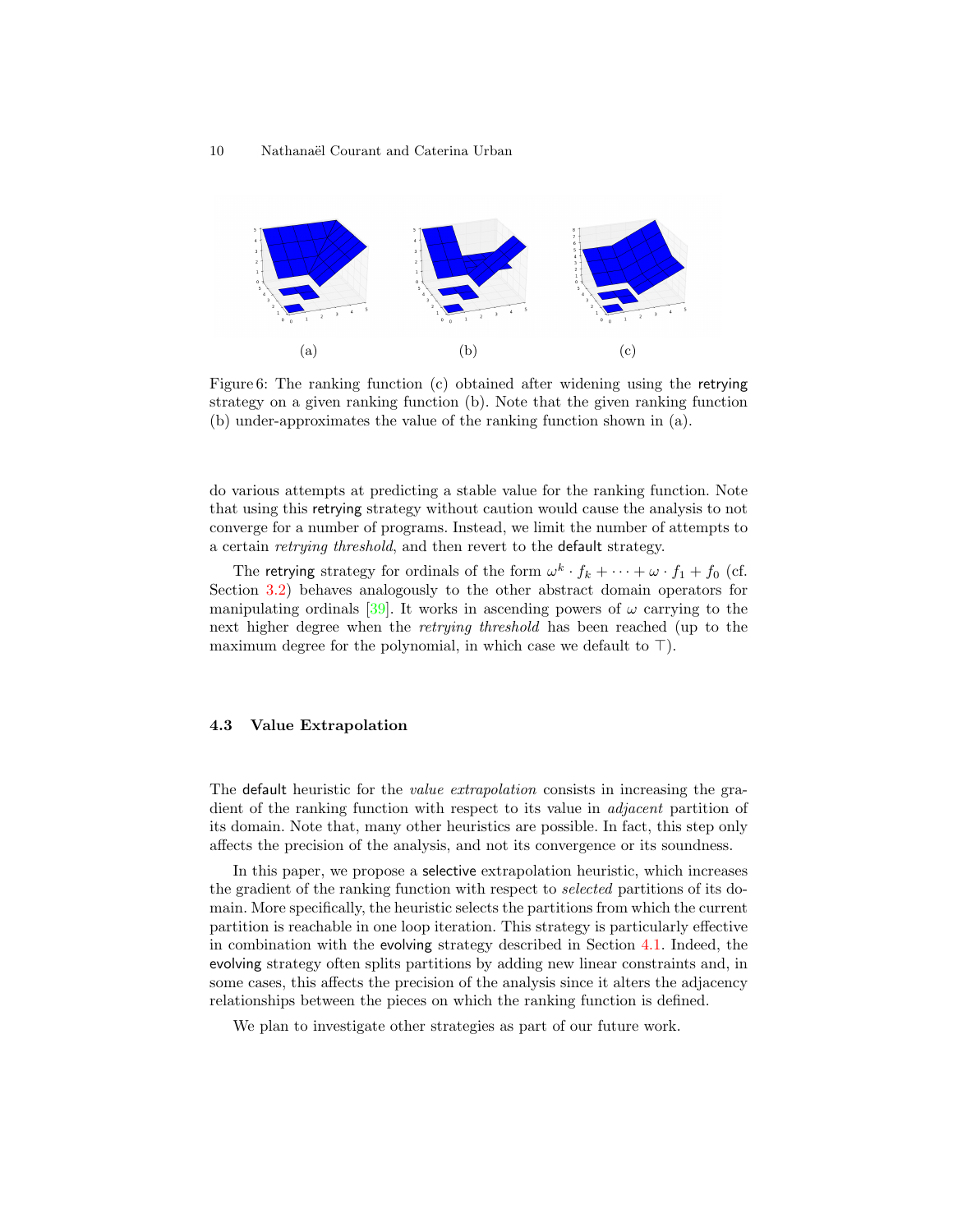### <span id="page-10-0"></span>5 Implementation and Experimental Evaluation

The ranking functions abstract domain and the new parameterizations introduced in this paper are implemented in FUNCTION  $[36]$  and are available online<sup>[7](#page-10-1)</sup>. The implementation is in OCaml and consists of around 3K lines of code. The current front-end of FuncTion accepts programs written in a (subset of) C, without struct and union types. It provides only a limited support for arrays, pointers, and recursion. The only basic data type are mathematical integers, deviating from the standard semantics of C. The abstract domain builds on the numerical abstract domains provided by the APRON library [\[25\]](#page-16-10).

The analysis proceeds by structural induction on the program syntax, iterating loops until a fixpoint is reached. In case of nested loops, a fixpoint on the inner loop is computed for each iteration of the outer loop, following  $[4,31]$  $[4,31]$ . It is also possible to refine the analysis by only considering the reachable states.

Experimental Evaluation. The ranking functions abstract domain was evaluated on 242 terminating C programs collected from the 5th International Competition on Software Verification (SV-COMP 2016). Due to the limitations in the current front-end of FuncTion we were not able to analyze 47% of the test cases. The experiments were performed on a system with a 3.20GHz 64-bit Dual-Core CPU (Intel i5-3470) and 6GB of RAM, running Ubuntu 16.04.1 LTS.

We compared multiple configurations of parameters for the abstract domain. We report here the result obtained with the most relevant configurations. Unless otherwise specified, the common configuration of parameters uses the default strategy for handling variable assignments (cf. Section [3.1\)](#page-3-2), a maximum degree of two for ordinals using integer coefficients for affine functions (cf. Section [3.2\)](#page-5-2), and a delay threshold of three for the widening (cf. Section [4\)](#page-5-0). Figure [7](#page-11-0) presents the results obtained using polyhedral constraints. Figure  $8$  shows the successful configurations for each test case. Using interval constraints yields fewer successful test cases (around 50% less successes) but it generally ensures better runtimes. The exception is a slight slowdown of the analysis when using rational coefficients, which is not observed when using polyhedral constraints. We did not evaluate the use of octagonal constraints due to the performance drawbacks discussed in Section [3.1.](#page-3-2) We used a time limit of 300 seconds for each test case.

We can observe that using the retrying strategy always improves the overall analysis result: configurations 3, 6, 7, and 9 are more successful than the corresponding configurations 1, 4, 5, and 8, which instead use the default strategy. In particular, configuration 3 is the best configuration in terms of number of successes (cf. Figure [7\)](#page-11-0). However, in general, improving the precision of the widening operator does not necessarily improve the overall analysis result. More specifically, configurations 4 to 9 seem to perform generally worse than configuration 1 and 3 both in terms of number of successes and running times. However, although these configurations are not effective for a number of programs for which configuration 1 and 3 are successful, they are not subsumed by them since they allow proving termination of many other programs (cf. Figure [8\)](#page-12-0).

<span id="page-10-1"></span><sup>7</sup> <https://github.com/caterinaurban/function>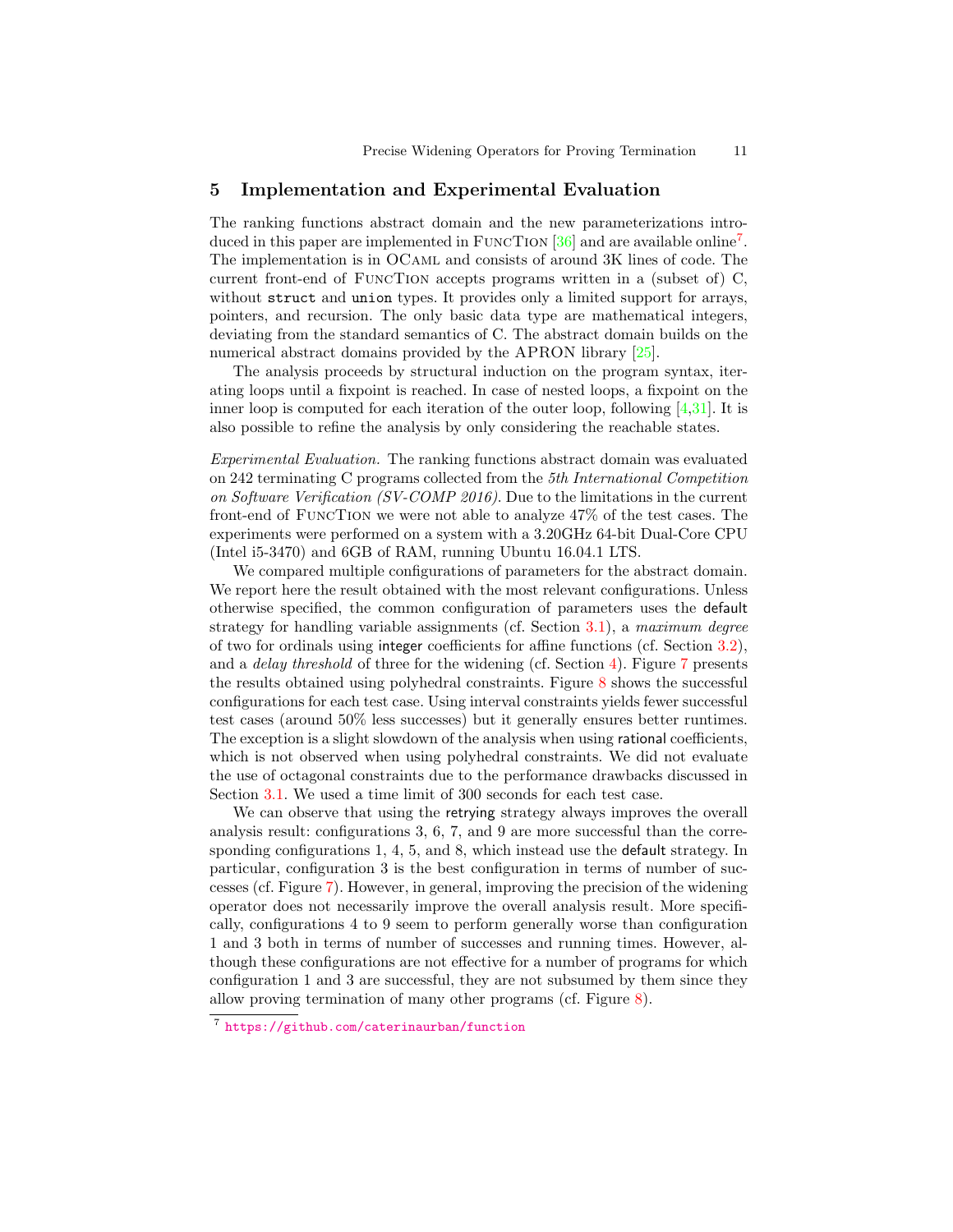<span id="page-11-0"></span>

| N                   | Value        |              |       |              | Widening     |                                                   | Assignment   |   |                |       |                |
|---------------------|--------------|--------------|-------|--------------|--------------|---------------------------------------------------|--------------|---|----------------|-------|----------------|
|                     | $\mathbb N$  | Q            |       |              |              | delay retrying evolving selective default precise |              |   | <b>Success</b> | Time  | TO             |
| $\mathbf{1}$        | $\checkmark$ |              |       |              |              |                                                   | $\checkmark$ |   | 128            | 0.35s | $\overline{5}$ |
|                     |              |              |       |              |              |                                                   |              |   | 140            | 0.44s | $\,3$          |
| $\overline{2}$      |              | $\checkmark$ |       |              |              |                                                   | $\checkmark$ |   | 124            | 0.35s | $\bf 5$        |
|                     |              |              |       |              |              |                                                   |              |   | 138            | 0.78s | $\,3$          |
| 3                   | $\checkmark$ |              |       | $\checkmark$ |              |                                                   | ✓            |   | 138            | 0.40s | $\,6$          |
|                     |              |              |       |              |              |                                                   |              |   | 152            | 0.48s | $\sqrt{3}$     |
| $\overline{4}$      | ✓            |              |       |              | $\checkmark$ |                                                   |              |   | 125            | 1.28s | 11             |
|                     |              |              |       |              |              |                                                   |              |   | 127            | 1.01s | 10             |
| 5 <sup>5</sup>      | $\checkmark$ |              |       |              |              | $\checkmark$                                      | $\checkmark$ |   | 118            | 0.28s | $\bf 5$        |
|                     |              |              |       |              |              |                                                   |              |   | 106            | 0.21s | $\sqrt{3}$     |
| 6                   | $\checkmark$ |              |       | $\checkmark$ | $\checkmark$ |                                                   | ✓            |   | 136            | 1.74s | 17             |
|                     |              |              |       |              |              |                                                   |              |   | 139            | 1.18s | 14             |
| $\overline{7}$      | $\checkmark$ |              |       | ✓            |              | $\checkmark$                                      | $\checkmark$ |   | 129            | 0.35s | $\bf 5$        |
|                     |              |              |       |              |              |                                                   |              |   | 124            | 0.26s | $\overline{4}$ |
| 8                   | ✓            |              |       |              | $\checkmark$ | ✓                                                 | ✓            |   | 116            | 0.92s | 11             |
|                     |              |              |       |              |              |                                                   |              |   | 102            | 0.31s | 10             |
| 9                   | $\checkmark$ |              |       | $\checkmark$ | $\checkmark$ | ✓                                                 | √            |   | 134            | 1.40s | 16             |
|                     |              |              |       |              |              |                                                   |              |   | 123            | 0.63s | 19             |
| 10                  |              | $\checkmark$ |       | ✓            | ✓            | ✓                                                 | ✓            |   | 128            | 1.41s | 18             |
|                     |              |              |       |              |              |                                                   |              |   | 120            | 0.48s | 16             |
| $11\;\; \checkmark$ |              |              |       | $\checkmark$ |              |                                                   |              | ✓ | 133            | 3.41s | 50             |
|                     |              |              |       |              |              |                                                   |              |   | 132            | 6.59s | 56             |
| $12 \checkmark$     |              |              | $\,6$ | $\checkmark$ |              |                                                   |              | ✓ | 122            | 8.70s | 92             |
|                     |              |              |       |              |              |                                                   |              |   | 120            | 6.22s | 98             |

Figure 7: Evaluation of FuncTion using polyhedral constraints. For each configuration N, the bottom row corresponds to the results obtained by restricting the analysis to the reachable states, and the top row to the results obtained without reachability information. Highlighted in blue is the best configuration in terms of number of successes. Time is the mean time per successful test case.

Another interesting observation is that using rational coefficients in configuration 2 worsens the result of the analysis compared to configuration 1 which uses integer coefficients (cf. Figure [8\)](#page-12-0). Instead, using rational coefficients in configuration 10 allows proving termination for a number of programs for which configuration 9 (which uses integer coefficients) is unsuccessful.

The configurations using the evolving strategy (i.e., 4, 6, 8, 9, and 10) tend to be slower than the configurations which use the default strategy. As a consequence, they suffer from a higher number of timeouts (cf. Figure [7\)](#page-11-0). Even worse is the slowdown caused by the precise strategy to handle variable assignments (cf. configurations 11 and 12) and a higher delay threshold for the widening (cf. configuration 12). We observed that a delay threshold higher than six only marginally improves precision while significantly worsening running times.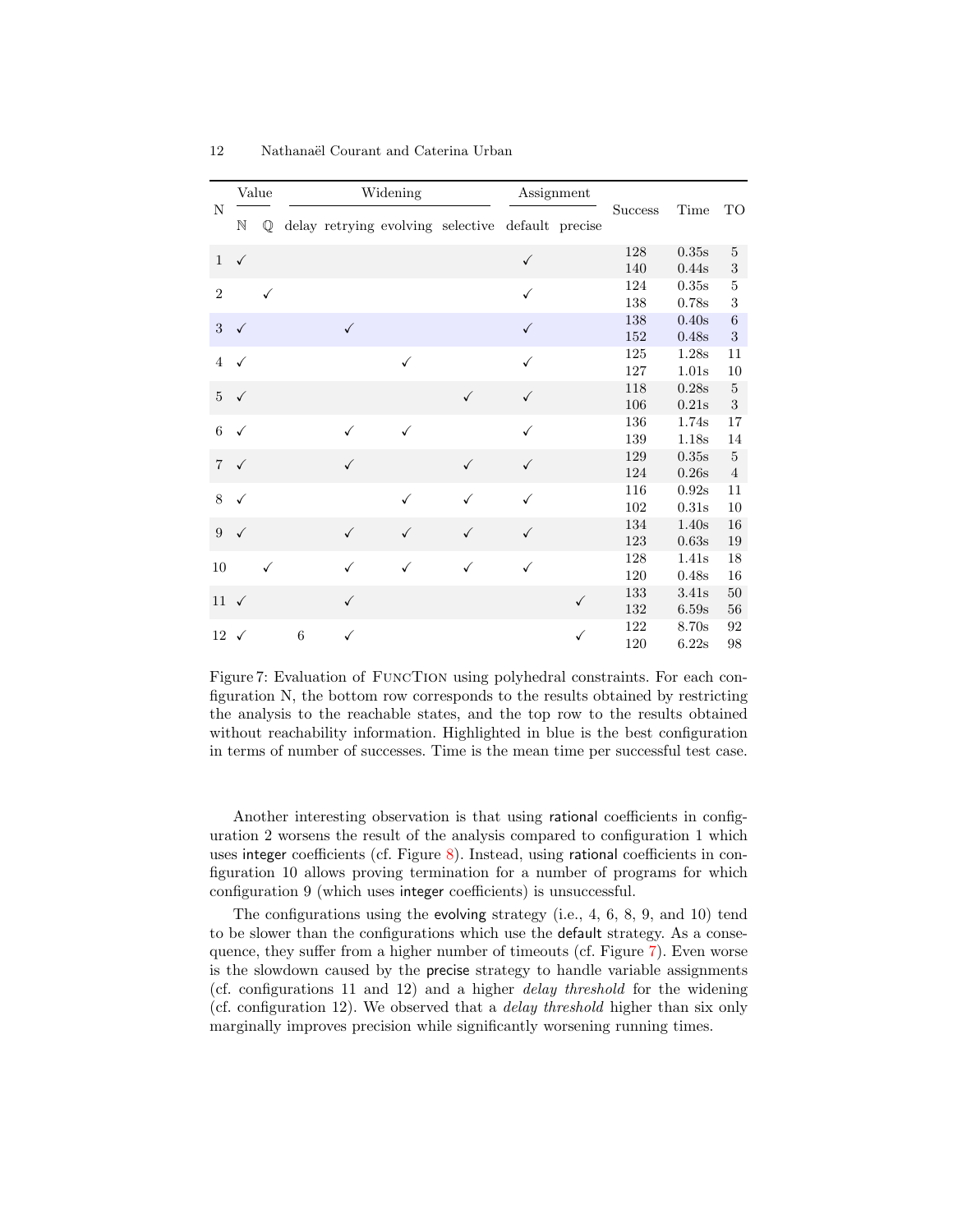<span id="page-12-0"></span>

Figure 8: Test case coverage for the evaluation of FuncTion using polyhedral constraints. The horizontal axis enumerates the test cases. For each configuration of FuncTion given on the vertical axis (without and with reachability information, as in Figure [7\)](#page-11-0), a colored area corresponds to successful test cases.

Finally, we observed that there are some configurations for which decreasing the precision of the linear constraints (from polyhedral to interval constraints) allows proving termination of some more programs. In particular, this concerns configuration 2 as well as some of the other configurations when limiting the analysis to the reachable states. However, this happens very rarely: overall, only three programs can be proven terminating only using interval constraints.

We also compared FUNCTION against the tools participating to  $SVCOMP$ 2016: APROVE [\[34\]](#page-16-2), SEAHORN [\[21,](#page-15-3)[38\]](#page-16-12) and UAUTOMIZER [\[22\]](#page-15-4). We did not compare with other tools such as T2  $[6]$  and 2LS  $[9]$  since FUNCTION does not yet support the input format of T2 and bit-precise integer semantics (like 2LS does). As we observed that most of the parameter configurations of the abstract domain do not subsume each other, for the comparison, we set up FuncTion to use multiple parameter combinations successively, each with a time limit of 25 seconds. More specifically, we first use configuration 3, which offers the best compromise between number of successes and running times. We then move onto configurations that use the evolving strategy and the selective strategy, which are successful for other programs at the cost of an increased running time. Finally, we try the even more costly configurations that use the precise strategy for handling variable assignments and a higher *delay threshold* for the widening.

We ran FuncTion on the same machine as above, while for the other tools we used the results of SV-COMP 2016 since our machine was not powerful enough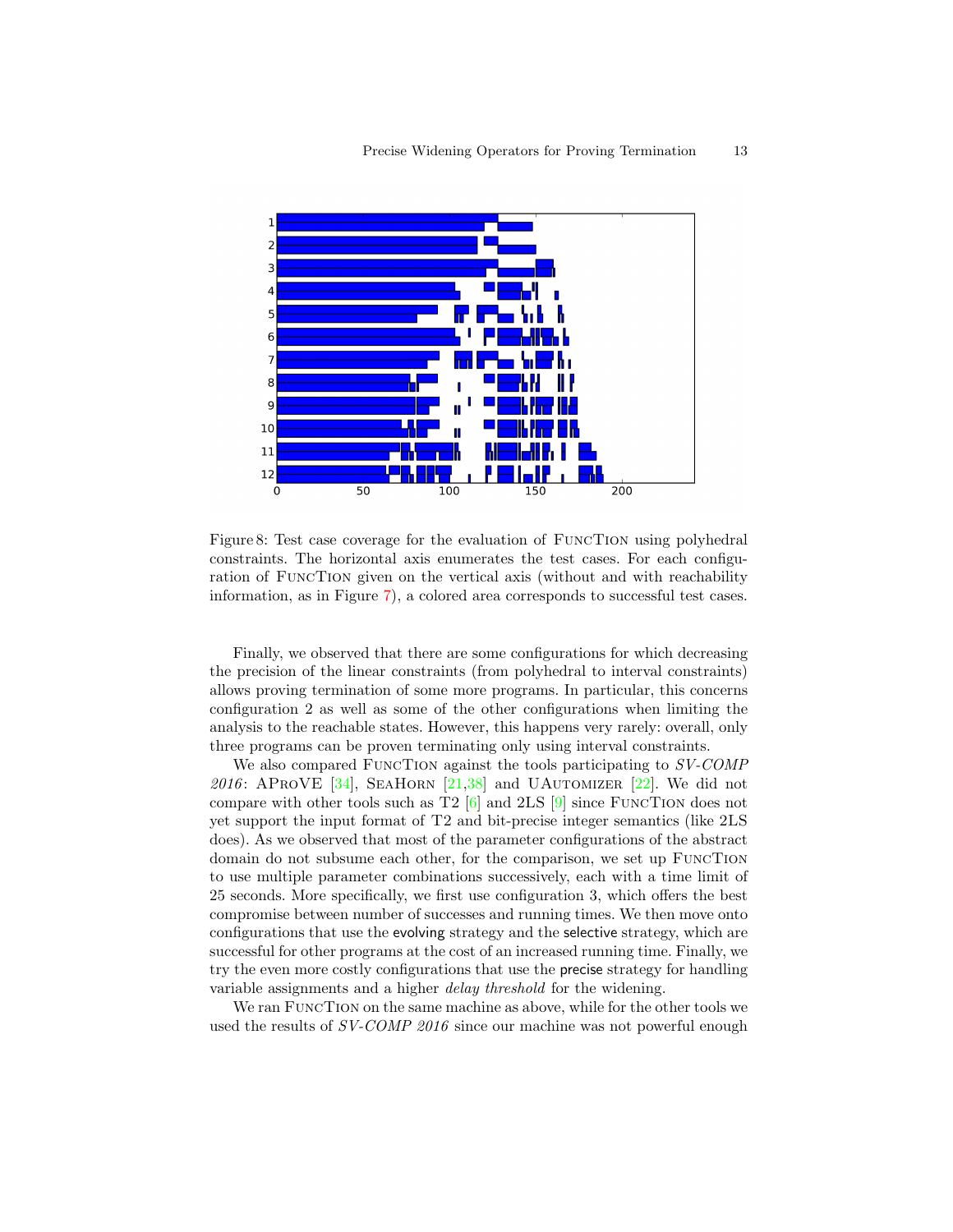<span id="page-13-1"></span>

|                            |                 |      | $\mathbf{x}$ | ( ) | <b>Success</b> | Time   | TО |
|----------------------------|-----------------|------|--------------|-----|----------------|--------|----|
| FUNCTION                   | $-$             |      |              |     | 195            | 5.25s  | 7  |
| APROVE [34]                | $7\overline{7}$ | - 36 | 188          | -11 | 224            | 15.66s | 15 |
| SEAHORN $[21,38]$          | 31              | 22   | 164          | 25  | 186            | 8.57s  | 52 |
| UAUTOMIZER <sup>[22]</sup> | 10              | 36   | 185          | 11  | 221            | 14.04s | 6  |

Figure 9: Comparison of FuncTion against tools participating in SV-COMP 2016.  $\blacksquare$  denotes the number of programs for which only FUNCTION was successful,  $\triangle$  the number of programs for which only the other tool was successful,  $\times$  the number for which both tools were successful and  $\bigcirc$  the number for which neither tool was. Time corresponds to the mean time per success of the tool.

<span id="page-13-2"></span>

Figure 10: Test case coverage for the comparison of FuncTion against tools participating in SV-COMP 2016. The horizontal axis enumerates the test cases. Each colored area corresponds to successful test cases.

to run them. The time limit per test case was again 300 seconds. Figure [9](#page-13-1) shows the result of the comparison and Figure [10](#page-13-2) shows the successful tools for each test case. We can observe that, despite being less successful than AProVE or UAutomizer, FuncTion is able to prove termination of an important number of programs (i.e., 80% of the test cases, cf. Figure [9\)](#page-13-1). Moreover, FuncTion is generally faster than all other tools, despite the fact that these were run on more powerful machines. Finally, we can observe in Figure [10,](#page-13-2) that for each tool there is a small subset of the test cases for which it is the only successful tool. The four tools together are able to prove termination for all the test cases.

# <span id="page-13-0"></span>6 Related Work

In the recent past, termination analysis has benefited from many research advances and powerful termination provers have emerged over the years.

AProVE [\[34\]](#page-16-2) is probably the most mature tool in the field. Its underlying theory is the size-change termination approach [\[27\]](#page-16-13), originated in the context of term rewriting systems, which consists in collecting a set of size-change graphs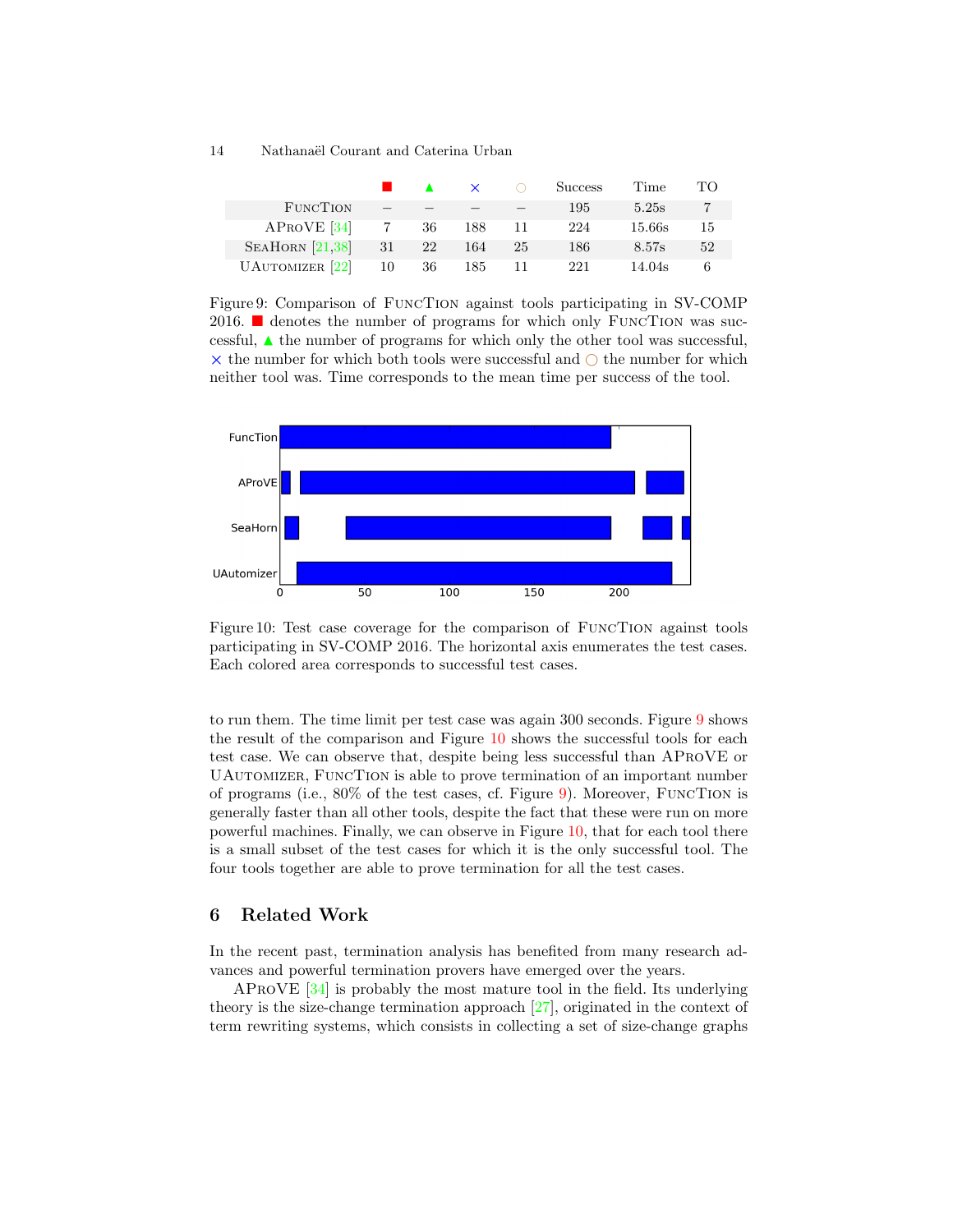(representing function calls) and combining them into multipaths (representing program executions) in such a way that at least one variable is guaranteed to decrease. Compared to size-change termination, FuncTion avoids the exploration of the combinatorial space of multipaths by manipulating ordinals.

Terminator [\[10\]](#page-15-14) is based on the transition invariants method introduced in [\[33\]](#page-16-14). More specifically, the tool iteratively constructs transition invariants by searching within a program for single paths representing potential counterexamples to termination, computing a ranking function for each one of them individually (as in  $[32]$ ), and combining the obtained ranking functions into a single termination argument. Its successor,  $T2 \times 6$ , has abandoned the transition invariants approach in favor of lexicographic ranking functions [\[11\]](#page-15-15) and has broadened its scope to a wide range of temporal properties [\[7\]](#page-15-16).

UAUTOMIZER  $[22]$  is a software model checker based on an automata-theoretic approach to software verification  $[23]$ . Similarly to TERMINATOR, it reduces proving termination to proving that no program state is repeatedly visited (and it is not covered by the current termination argument), and composes termination arguments by repeatedly invoking a ranking function synthesis tool [\[28\]](#page-16-17). In contrast, the approach recently implemented in the software model checker SEAHORN [\[21\]](#page-15-3) systematically samples terminating program executions and extrapolates from these a ranking function [\[38\]](#page-16-12) using an approach which resembles the value extrapolation of the widening operator implemented in FuncTion.

Finally, another recent addition to the family of termination provers is 2LS [\[9\]](#page-15-13), which implements a bit-precise inter-procedural termination analysis. The analysis solves a series of second-order logic formulae by reducing them to firstorder using polyhedral templates. In contrast with the tools mentioned above, both 2LS and FuncTion prove conditional termination.

# <span id="page-14-0"></span>7 Conclusion and Future Work

In this paper, we fully parameterized various aspects of the ranking function abstract domain implemented in the static analyzer FuncTion. We identified new widening operators, which increase the precision of the analysis while offering good cost compromises. We also introduced options to tune the representation of the ranking functions manipulated by the abstract domain. In combining these improvements, we obtained an implementation which subsumes the previous implementation and is competitive with state-of-the-art termination provers.

In the future, we would like to extend the abstract domain to also support non-linear constraints, such as congruences [\[20\]](#page-15-17), and non-linear functions, such as polynomials  $[5]$  or exponentials  $[16]$ . In addition, we plan to support sparsitypreserving algorithms for manipulating octagonal constraints [\[19,](#page-15-10)[26\]](#page-16-7). We would also like to investigate new strategies to predict a value for the ranking function during widening. Finally, we plan to work on proving termination of more complex programs, such as heap-manipulating programs. We would like to investigate the adaptability of existing methods [\[2\]](#page-15-20) and existing abstract domains for heap analysis [\[8\]](#page-15-21), and possibly design new techniques.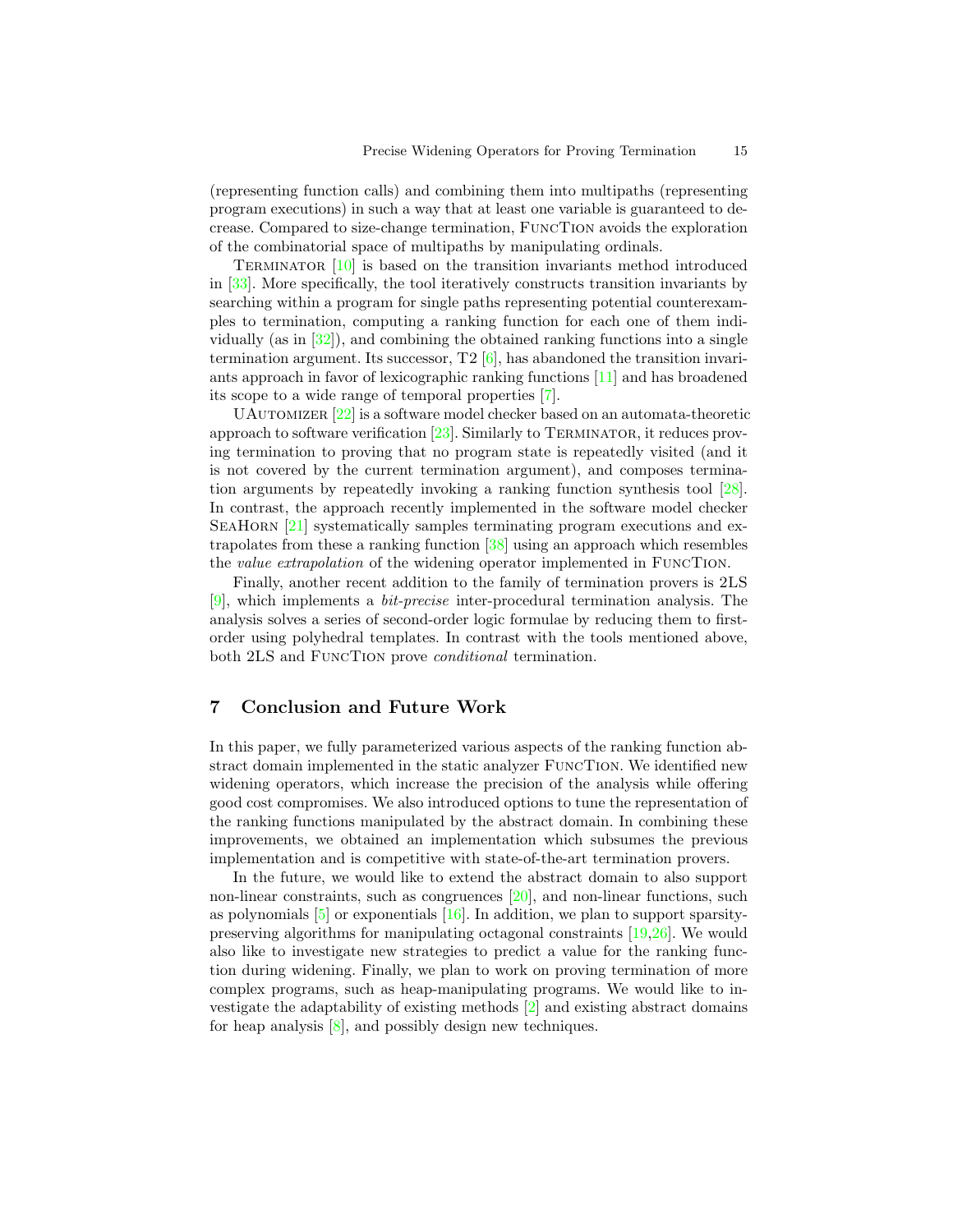## References

- <span id="page-15-2"></span>1. R. Bagnara, P. M. Hill, E. Ricci, and E. Zaffanella. Precise Widening Operators for Convex Polyhedra. Science of Computer Programming, 58(1-2):28–56, 2005.
- <span id="page-15-20"></span>2. J. Berdine, B. Cook, D. Distefano, and P. W. O'Hearn. Automatic Termination Proofs for Programs with Shape-Shifting Heaps. In CAV, pages 386–400, 2006.
- <span id="page-15-7"></span>3. J. Bertrane, P. Cousot, R. Cousot, J. Feret, L. Mauborgne, A. Miné, and X. Rival. Static Analysis and Verification of Aerospace Software by Abstract Interpretation. In AIAA, 2010.
- <span id="page-15-11"></span>4. F. Bourdoncle. Efficient Chaotic Iteration Strategies with Widenings. In FMPA, pages 128–141, 1993.
- <span id="page-15-18"></span>5. A. R. Bradley, Z. Manna, and H. B. Sipma. The Polyranking Principle. In ICALP, pages 1349–1361, 2005.
- <span id="page-15-12"></span>6. M. Brockschmidt, B. Cook, and C. Fuhs. Better Termination Proving through Cooperation. In CAV, pages 413–429, 2013.
- <span id="page-15-16"></span>7. M. Brockschmidt, B. Cook, S. Ishtiaq, H. Khlaaf, and N. Piterman. T2: Temporal Property Verification. In TACAS, pages 387–393, 2016.
- <span id="page-15-21"></span>8. B. E. Chang and X. Rival. Modular construction of shape-numeric analyzers. In Festschrift for Dave Schmidt, pages 161–185, 2013.
- <span id="page-15-13"></span>9. H. Y. Chen, C. David, D. Kroening, P. Schrammel, and B. Wachter. Synthesising Interprocedural Bit-Precise Termination Proofs. In ASE, pages 53–64, 2015.
- <span id="page-15-14"></span>10. B. Cook, A. Podelski, and A. Rybalchenko. Terminator: Beyond Safety. In CAV, pages 415–418, 2006.
- <span id="page-15-15"></span>11. B. Cook, A. See, and F. Zuleger. Ramsey vs. Lexicographic Termination Proving. In TACAS, pages 47–61, 2013.
- <span id="page-15-8"></span>12. P. Cousot and R. Cousot. Static Determination of Dynamic Properties of Programs. In Symposium on Programming, pages 106–130, 1976.
- <span id="page-15-0"></span>13. P. Cousot and R. Cousot. Abstract Interpretation: a Unified Lattice Model for Static Analysis of Programs by Construction or Approximation of Fixpoints. In POPL, pages 238–252, 1977.
- <span id="page-15-1"></span>14. P. Cousot and R. Cousot. An Abstract Interpretation Framework for Termination. In POPL, pages 245–258, 2012.
- <span id="page-15-9"></span>15. P. Cousot and N. Halbwachs. Automatic Discovery of Linear Restraints Among Variables of a Program. In POPL, pages 84–96, 1978.
- <span id="page-15-19"></span>16. J. Feret. The Arithmetic-Geometric Progression Abstract Domain. In VMCAI, pages 42–58, 2005.
- <span id="page-15-5"></span>17. R. W. Floyd. Assigning Meanings to Programs. Proceedings of Symposium on Applied Mathematics, 19:19–32, 1967.
- <span id="page-15-6"></span>18. H. Fuchs, Z. M. Kedem, and B. F. Naylor. On Visible Surface Generation by a Priori Tree Structures. SIGGRAPH Computer Graphics, 14(3):124–133, 1980.
- <span id="page-15-10"></span>19. G. Gange, J. A. Navas, P. Schachte, H. Søndergaard, and P. J. Stuckey. Exploiting Sparsity in Difference-Bound Matrices. In SAS, pages 189–211, 2016.
- <span id="page-15-17"></span>20. P. Granger. Static Analysis of Arithmetic Congruences. International Journal of Computer Math, pages 165–199, 1989.
- <span id="page-15-3"></span>21. A. Gurfinkel, T. Kahsai, and J. A. Navas. SeaHorn: A Framework for Verifying C Programs (Competition Contribution). In TACAS, pages 447–450, 2015.
- <span id="page-15-4"></span>22. M. Heizmann, D. Dietsch, M. Greitschus, J. Leike, B. Musa, C. Schätzle, and A. Podelski. Ultimate Automizer with Two-Track Proofs - (Competition Contribution). In TACAS, pages 950–953, 2016.